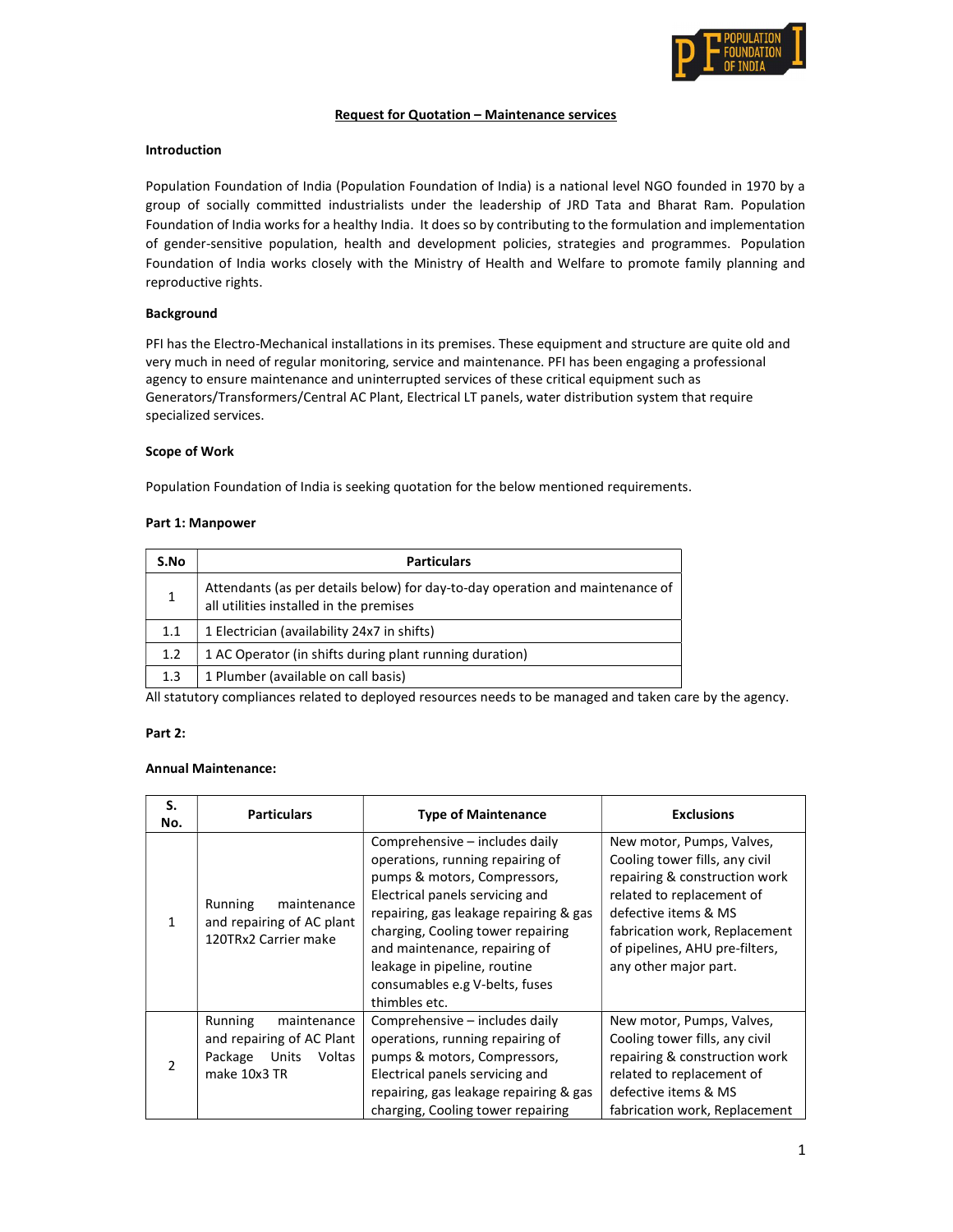

|   |                                                                                        | and maintenance, repairing of<br>leakage in pipeline, routine<br>consumables e.g V-belts, fuses<br>thimbles etc | of pipelines, AHU pre-filters,<br>any other major part.                                                   |
|---|----------------------------------------------------------------------------------------|-----------------------------------------------------------------------------------------------------------------|-----------------------------------------------------------------------------------------------------------|
| 3 | Running<br>maintenance<br>repairing of DG<br>and<br>250KVAx1 Onan make                 | Comprehensive - Includes routine<br>consumables, B check kit, Battery<br>water, battery charger, fuel hoses &   | D & E Check, Major breakdown<br>in alternator, engine AMF<br>panel, new electrical cable &                |
| 4 | Running<br>maintenance<br>repairing of<br>and<br>DG<br>750KVAx1<br>Sudhir/Cummins make | minor repair work related to normal<br>function of DG.                                                          | Spare parts.                                                                                              |
| 5 | Servicing of standalone<br>Air Conditioners in the<br>Annex building utility<br>area   | Non-Comprehensive<br>(Service<br>and<br>repairing only)                                                         | Any spare part, gas charging<br>etc. or replacement of unit in<br>of<br>unrepairable<br>case<br>breakdown |
| 6 | Distribution<br>Power<br>ΙT<br>Panel                                                   | Non-Comprehensive (includes daily<br>running and maintenance - service<br>and repairing only)                   | Any kind of spare parts and new<br>cables                                                                 |
|   | <b>Distribution</b><br>Water<br>System                                                 | Non-Comprehensive (includes daily<br>running and maintenance - service<br>and repairing only)                   | Any spare part, or replacement<br>unit/parts<br>of<br>in<br>case<br>of<br>unrepairable breakdown          |

# Details of services under each head:

### Central Air Conditioner Plant –

## Carrier (Quantity 2), Voltas (Quantity 3):

Daily Checking of Compressor Checking of lubricant oil level of compressor Periodic cleaning of pump, Condenser, Cooling towers, Motors & chillers Daily checking of chiller & room temperature. Operating the plants and Air Handling Units (AHU) daily. Recording operating parameters of the systems. Cleaning of AHU filters monthly and quarterly. Checking water level of condenser and chiller daily Checking of gas level in the AC Plant daily Cleaning and painting of AC cooling towers and iron base structure holding the towers – once in a year Periodic check of butterfly valve attached with the plant and pipelines and ensure that all valves are fully functional all the time. Periodic preventive maintenance through-out the year Any other points in line with staff recommendation or required for uninterrupted running of plant.

#### DG Sets (Quantity 3):

Daily Check-up: Check diesel level, Day tank & Main tank. Check coolant level in radiator. Check battery voltage & electrolytic compound Check lubricant oil level. Clean the DG sets Record all operating parameters. Perform B check at least once during contract term. Preventive annual servicing with replacement of all the consumables including battery etc. Any other points in line with staff recommendation or required for uninterrupted running.